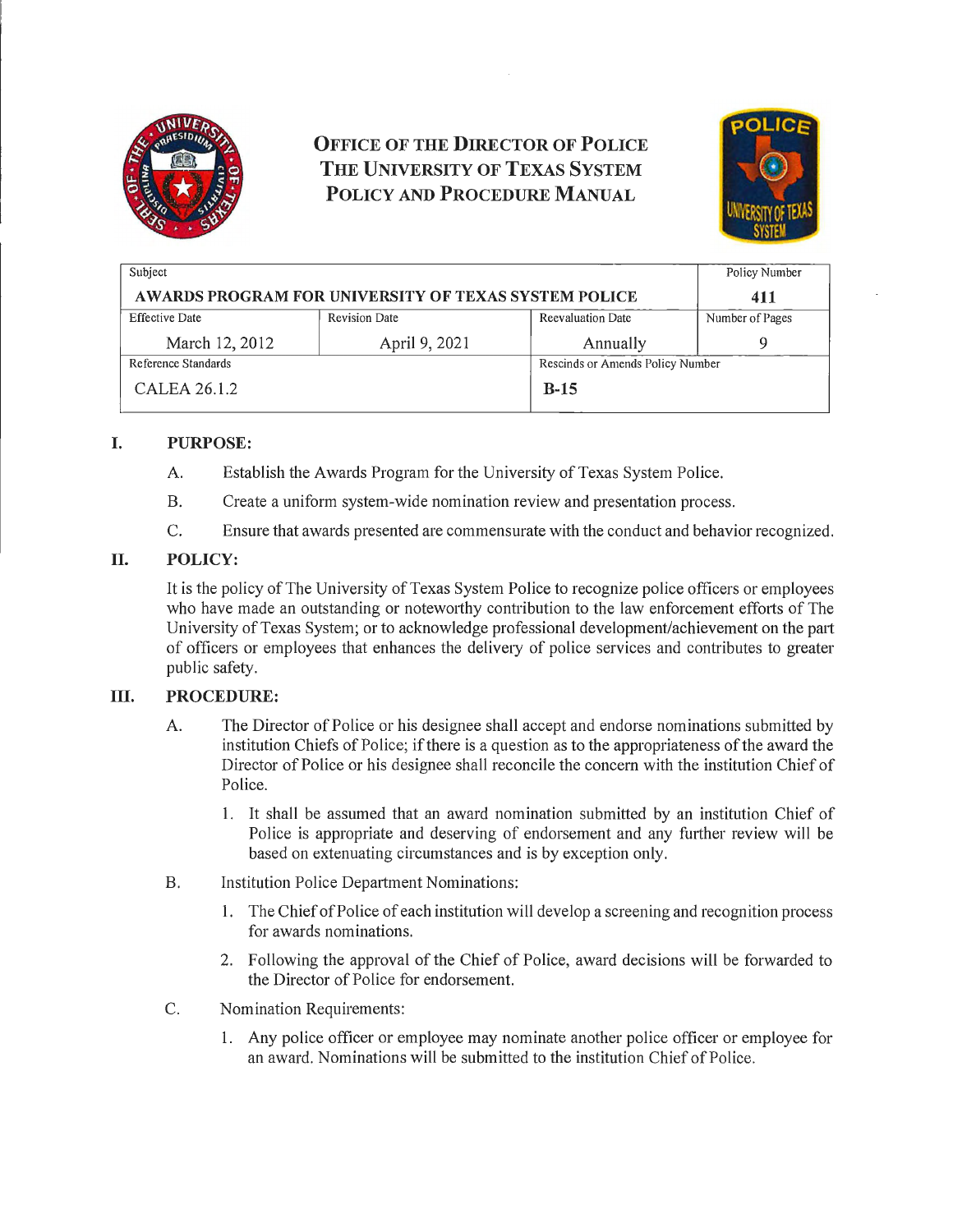- 2. Required documentation:
	- a) The Award Nomination Form (DP Form  $#46$ ) shall be utilized. (Attachment)
	- b) All documents that support the nomination should be submitted. Examples include: newspaper articles, photographs, witness statements, medical reports, etc.
	- c) All nomination forms must be completed in their entirety and contain all relevant information and appropriate signatures.

#### D. Awards

The order of Precedence for awards is as follows:

- 1. Personal Decorations
	- a) Distinguished Service Cross
	- b) Medal of Valor
	- c) Distinguished Service Medal
	- d) Meritorious Conduct Medal
	- e) Purple Heart
	- f) Police Shield Medal (awarded exclusively by the Director of Police)
	- g) Certificate of Merit
	- h) Life Saving Award
	- i) Distinguished Command Award
	- j) Police Commendation Medal
	- k) Officer of the Year
	- l) Rookie of the Year
	- m) Award of Excellence
	- n) Educational Achievement Award (Doctorate)
	- o) Master's Degree Award
	- p) Bachelor's Degree Award

Personal decorations shall be accompanied with an official Citation giving the details underlying the justification for the award

- 2. Training and Service Medals
	- a) Humanitarian Service Medal
	- b) Community Service Medal
	- c) COVID 19 Service Ribbon
	- d) Instructor Ribbon
	- e) Firearms Instructor Ribbon
	- f) PTO/FTO Ribbon
	- g) SRRTRibbon
	- h) Designated Squad Marksman Ribbon
	- i) Combat Medic Ribbon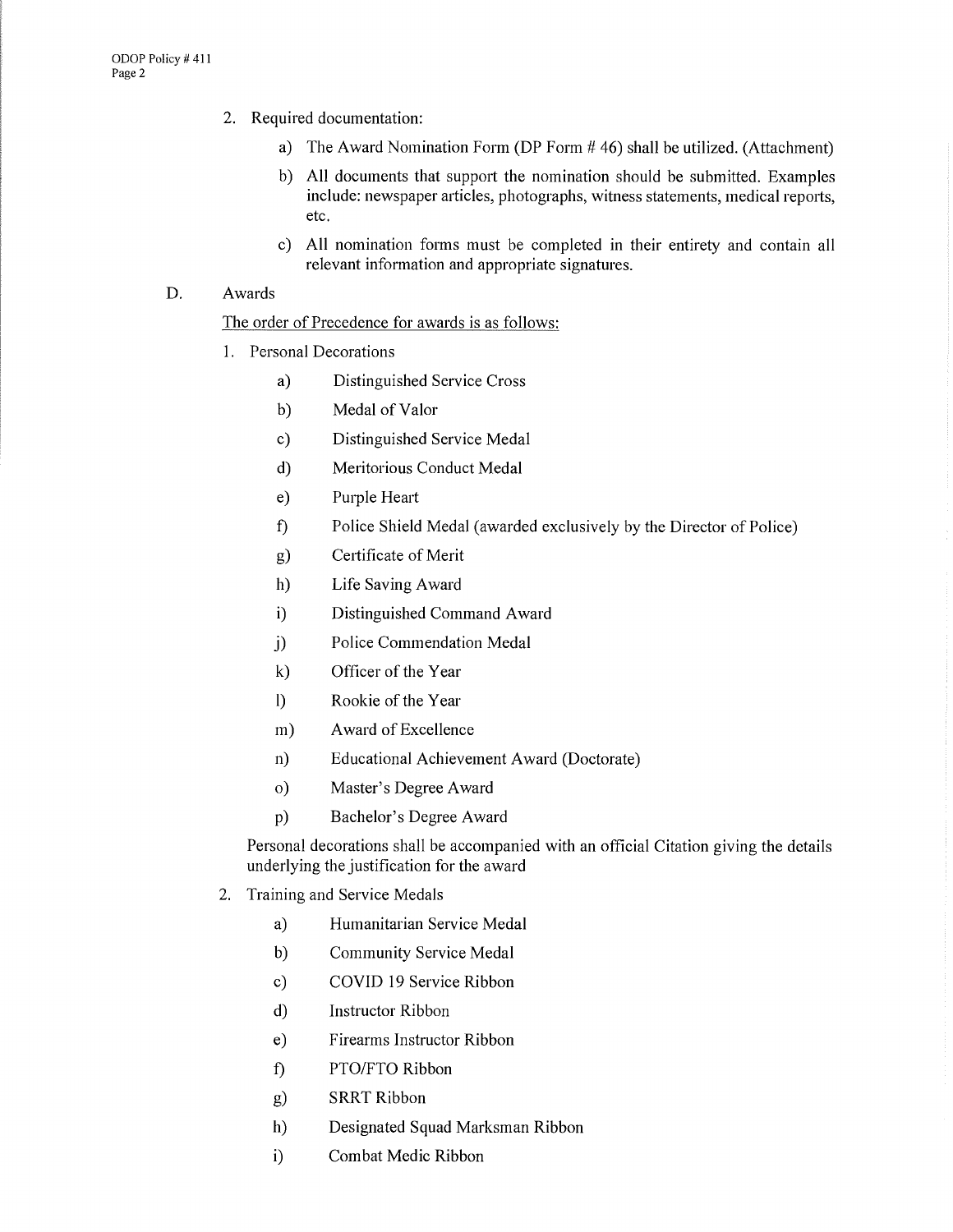- j) K-9 Officer Ribbon
- k) Police Diver Ribbon
- 1) Marine Safety
- m) Safe Driver Ribbon
- n) Bicycle Officer Ribbon
- o) Police Motorcycle Ribbon
- p) Drug Recognition Expert Ribbon
- q) Mental Health Officer Ribbon
- r) Honor Guard Ribbon
- s) Fitness Award Ribbon
- t) Master Peace Officer Certification Ribbon
- u) Advanced Certification Ribbon
- v) Intermediate Certification Ribbon
- w) National Academy Ribbon
- x) CALEA Accreditation Ribbon
- y) Law Enforcement Management Institute of Texas Ribbon
- z) Military Veteran Ribbon
- aa) Crisis Negotiator Certification Ribbon
- 3. Marksmanship Awards
	- a) Chancellor's Trophy Ribbon
	- b) Master Firearms Proficiency Ribbon
	- c) Expert Firearms Proficiency Ribbon
	- d) Sharpshooter Firearms Proficiency Ribbon
	- e) Marksman Firearms Proficiency Ribbon
- 4. Years of Service Awards
	- a) 5 years
	- b) 10 years
	- c) 15 years
	- d) 20 years
	- e) 25 years
	- t) 30 years
- 5. The Distinguished Service Cross may be awarded by the Office of the Director of Police to a University of Texas System Police officer's next of kin when the officer has lost his life in the performance of duty under honorable circumstances.
- E. Presentation of Awards:

Awards may be presented as specified by the Director of Police. Individuals may receive more than one award in connection with a single incident or activity.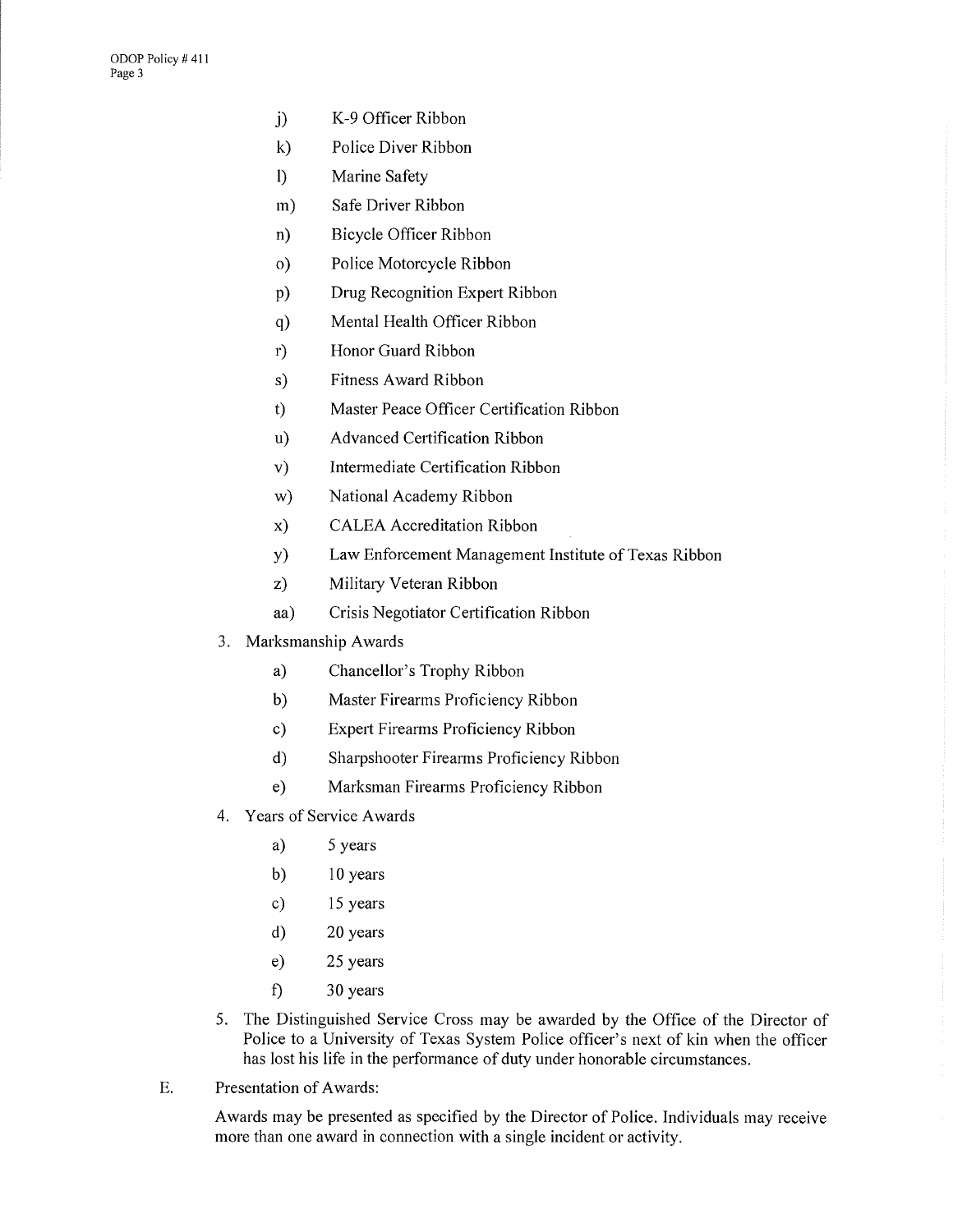- F. Awards Criteria:
	- 1. Criteria for individual awards and ribbons is contained in ATTACHMENT A, along with graphic depictions of the awards
	- 2. In the event of posthumous award presentations, a surviving family member may receive the award for the nominee.
- G. Other Recognition:

Special certificates or letters of commendations or appreciation may be recommended in lieu of an award.

H. External Awards:

In the event an employee of the U. T System Police is nominated for consideration for awards outside of the U. T. System (i.e., International Association of Chiefs of Police, Texas Police Association, etc.), the Director of Police shall be notified.

I. Possession of Awards:

Awards presented to employees shall become the property of the recipient.

/ *r* 

Michael J. Heidingsfield Director of Police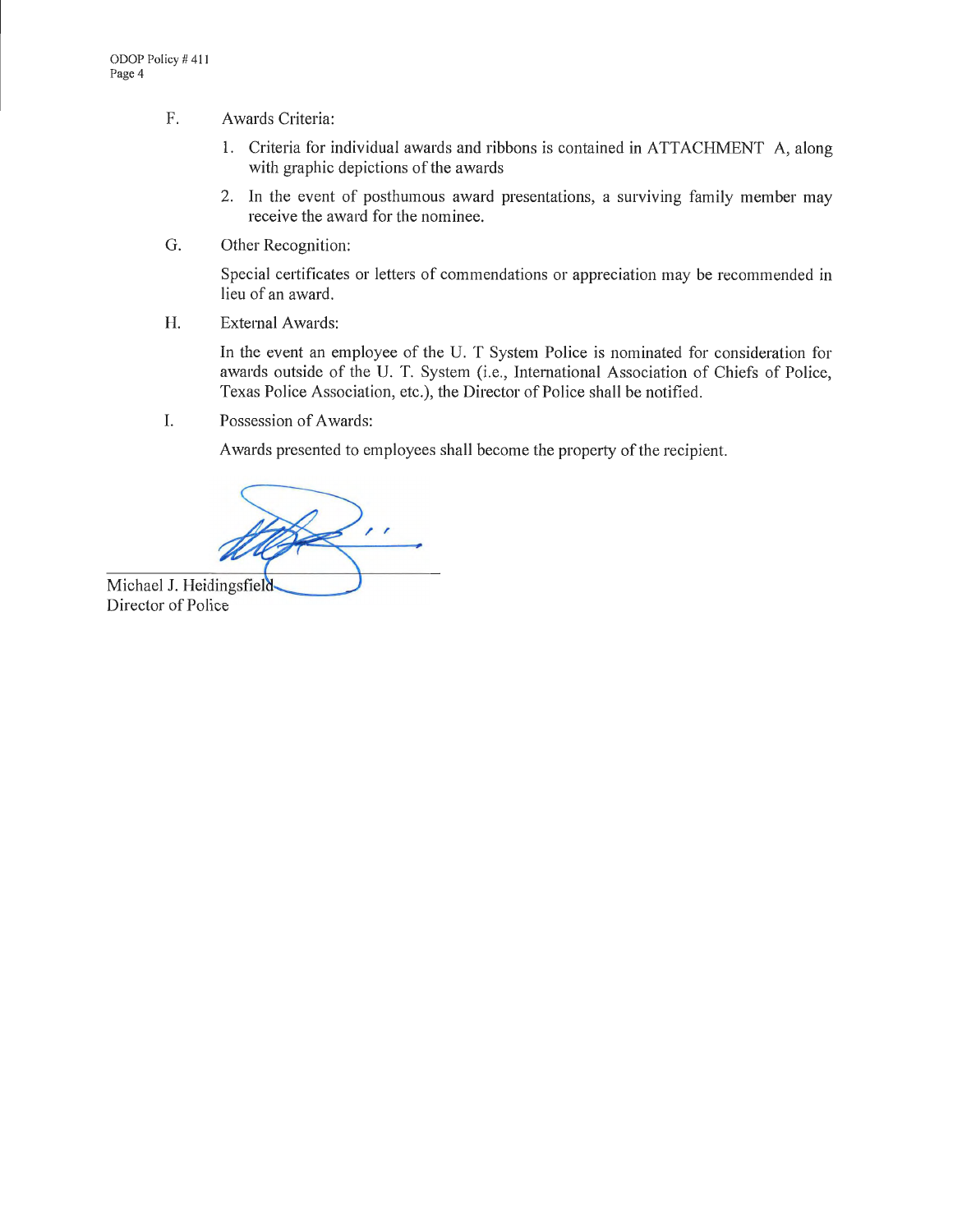## ATTACHMENT A PERSONAL DECORATIONS

| Stock #     |                                               | <b>HEROISM</b>                                                                                                                                                                                                                                                                                                                                                                                                         |
|-------------|-----------------------------------------------|------------------------------------------------------------------------------------------------------------------------------------------------------------------------------------------------------------------------------------------------------------------------------------------------------------------------------------------------------------------------------------------------------------------------|
| A200        | <b>Distinguished Service Cross</b>            | EXTRAORDINARY HEROISM<br>Awarded to a member of the U.T. System Police for exceptional gallantry and risk of<br>life in an encounter with an armed offender. Actions that merit the Distinguished<br>Service Cross must be of such a high degree to be above those required for all other<br>decorations.                                                                                                              |
| <b>B101</b> | Medal of Valor                                | <b>GALLANTRY IN ACTION</b><br>The Medal of Valor may be awarded to a member of the U.T. System Police who<br>distinguishes himself or herself by extraordinary heroism involving an encounter with<br>a hostile aggressor or a deadly threat. The Medal of Valor differs from the<br>Distinguished Service Cross in that it requires a lesser degree of gallantry and does<br>not require that the aggressor be armed. |
| F205        | <b>Meritorious Conduct</b>                    | Provides appropriate recognition for achievement or service when not involved in an<br>encounter with a hostile aggressor or armed offender.                                                                                                                                                                                                                                                                           |
| L111        | <b>Purple Heart</b>                           | Awarded to a member of the U.T. System Police injured, wounded or killed in an<br>encounter with a hostile aggressor or armed offender and due directly to the physical<br>dynamics of the situation.                                                                                                                                                                                                                  |
|             |                                               | <b>DISTINGUISHED SERVICE</b>                                                                                                                                                                                                                                                                                                                                                                                           |
| K210        | <b>Distinguished Service</b>                  | May be awarded to a member of the U.T. System Police for bravery, acts of merit, or<br>distinguished service.                                                                                                                                                                                                                                                                                                          |
| C102        | <b>Certificate of Merit</b>                   | Awarded to a member of the U.T. System Police for outstanding achievement or<br>meritorious service during an encounter with a criminal offender or circumstance.                                                                                                                                                                                                                                                      |
| E104        | <b>Life Saving</b>                            | Awarded to a member of the U.T. System Police when the member attempting the<br>rescue can be demonstrated to have saved the life of a victim, even if only for a short<br>but measurable period of time.                                                                                                                                                                                                              |
| F105        | <b>Distinguished Command</b><br>Award         | Awarded to a command officer within the U.T. System Police who has served with<br>distinction over an extended period of time.                                                                                                                                                                                                                                                                                         |
|             |                                               | <b>COMMENDATION MEDALS</b>                                                                                                                                                                                                                                                                                                                                                                                             |
| P115        | <b>Police Commendation</b>                    | Awarded to a member of the U.T. System Police for notable service not in<br>conjunction with an encounter with a criminal offender.                                                                                                                                                                                                                                                                                    |
| <b>I208</b> | Officer of the Year/<br>Inspector of the Year | As determined by the institution Chief of Police or Director of Police, respectively.                                                                                                                                                                                                                                                                                                                                  |
| I108        | Rookie of the Year                            | As determined by the institution Chief of Police.                                                                                                                                                                                                                                                                                                                                                                      |
| Stock #     |                                               | <b>ACHIEVEMENT MEDALS</b>                                                                                                                                                                                                                                                                                                                                                                                              |
| <b>NA</b>   | <b>Police Shield Award</b>                    | Awarded for special recognition or exceptional achievement at the exclusive direction<br>of the Director of Police.                                                                                                                                                                                                                                                                                                    |
| P315        | Award of Excellence                           | Awarded to members of the U.T. System Police who distinguish themselves by<br>sustained achievement. The achievements must be accomplished with distinction<br>above and beyond that normally expected of professional officers and members.                                                                                                                                                                           |
| N113        | <b>Educational Achievement</b>                | Awarded to members who have earned a doctoral degree (PhD, MD, JD, EdD, etc)<br>from an accredited university or college.                                                                                                                                                                                                                                                                                              |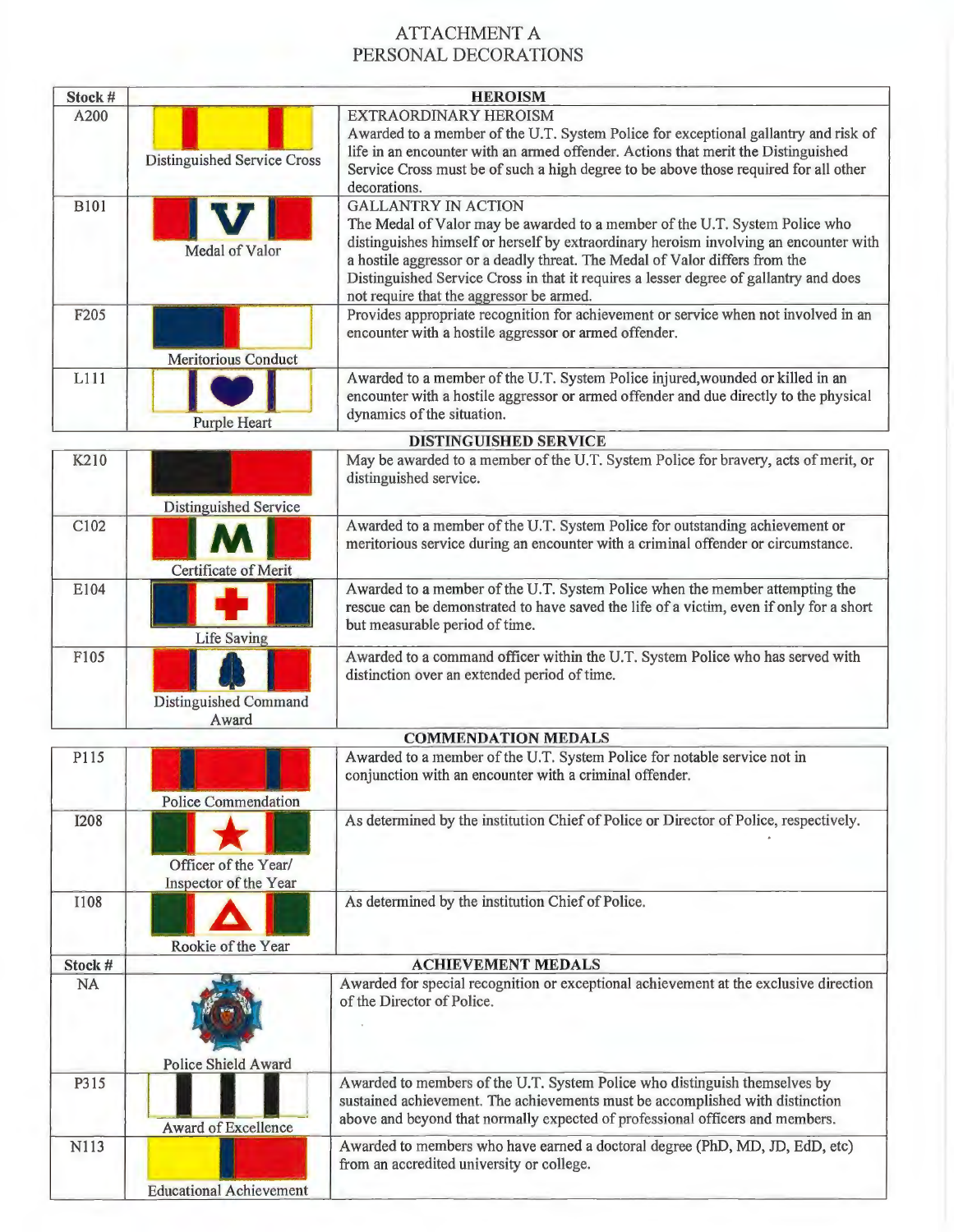| O515             | Master's Degree                                                    | Awarded to members who have earned a Master's Degree from an accredited<br>university or college.                                                                                                                                                 |
|------------------|--------------------------------------------------------------------|---------------------------------------------------------------------------------------------------------------------------------------------------------------------------------------------------------------------------------------------------|
| O415             | Bachelor's Degree                                                  | Awarded to members who have earned a Bachelor's Degree from an accredited<br>university or college.                                                                                                                                               |
|                  |                                                                    | <b>SERVICE MEDALS</b>                                                                                                                                                                                                                             |
| D303             | Humanitarian                                                       | Awarded to members who distinguish themselves by their humanitarian acts or efforts<br>either on or off duty.                                                                                                                                     |
| D103             | <b>Community Service</b>                                           | Awarded to members who create or participate in a program which has a significant<br>positive impact on the campus or campus community which would exceed the normal<br>expectations of job performance.                                          |
| Special<br>Order | <b>AFC ME</b><br>COVID 19 Service                                  | Awarded at the discretion of the institution Chief of Police or the Director of Police<br>for service during the ongoing COVID-19 pandemic and public health emergency.<br>Both sworn officers and civilian employees are eligible for this award |
|                  |                                                                    | TRAINING SERVICE AND SPECIAL SKILLS                                                                                                                                                                                                               |
| H407             | Instructor                                                         | Awarded to those officers who are certified as instructors through the Texas<br>Commission on Law Enforcement (TCOLE).                                                                                                                            |
| T619             | <b>FIREARMS</b><br><b>INSTRUCTOR</b><br><b>Firearms Instructor</b> | Awarded to TCOLE certified instructors who have completed the TCOLE Firearms<br><b>Instructor Course</b>                                                                                                                                          |
| H607             | <b>PTO</b><br><b>PTO</b>                                           | Awarded to those officers who are certified and have successfully performed Police<br>Training Officer duties in a field training program                                                                                                         |
| H107             | F.T.O<br><b>FTO</b>                                                | Awarded to those officers who are certified and have successfully performed Field<br>Training Officer duties in a field training program                                                                                                          |
| M112             | <b>SRRT</b>                                                        | Awarded to those officers selected and qualified for service on the UT System Police<br>Rapid Response Team (SRRT).                                                                                                                               |
| J809             | <b>DSM</b>                                                         | Awarded to those officers selected and qualified for service as a Designated Squad<br>Marksman on the UT System SRRT.                                                                                                                             |
| U150             | <b>COMBAT MEDIC</b>                                                | Awarded to those officers selected and qualified for service on the UT System SRRT<br>as combat medics or police surgeons.                                                                                                                        |
| T119             | K-9<br>$K-9$                                                       | Awarded to those officers trained and certified as K-9 officers.                                                                                                                                                                                  |
| U130             | <b>DIVER</b>                                                       | Awarded to those officers trained and certified as Police Divers.                                                                                                                                                                                 |
| U170             | <b>MARINE SAFETY</b>                                               | Awarded to those officers performing marine patrol or response duties and/or serving<br>in an operational or logistics support role.                                                                                                              |
| S118             | <b>SAFE DRIVER</b>                                                 | Awarded to a UT System Police employee who regularly operates a state vehicle on<br>duty and does so without an at-fault motor vehicle accident or collision for a minimum<br>of five consecutive years                                           |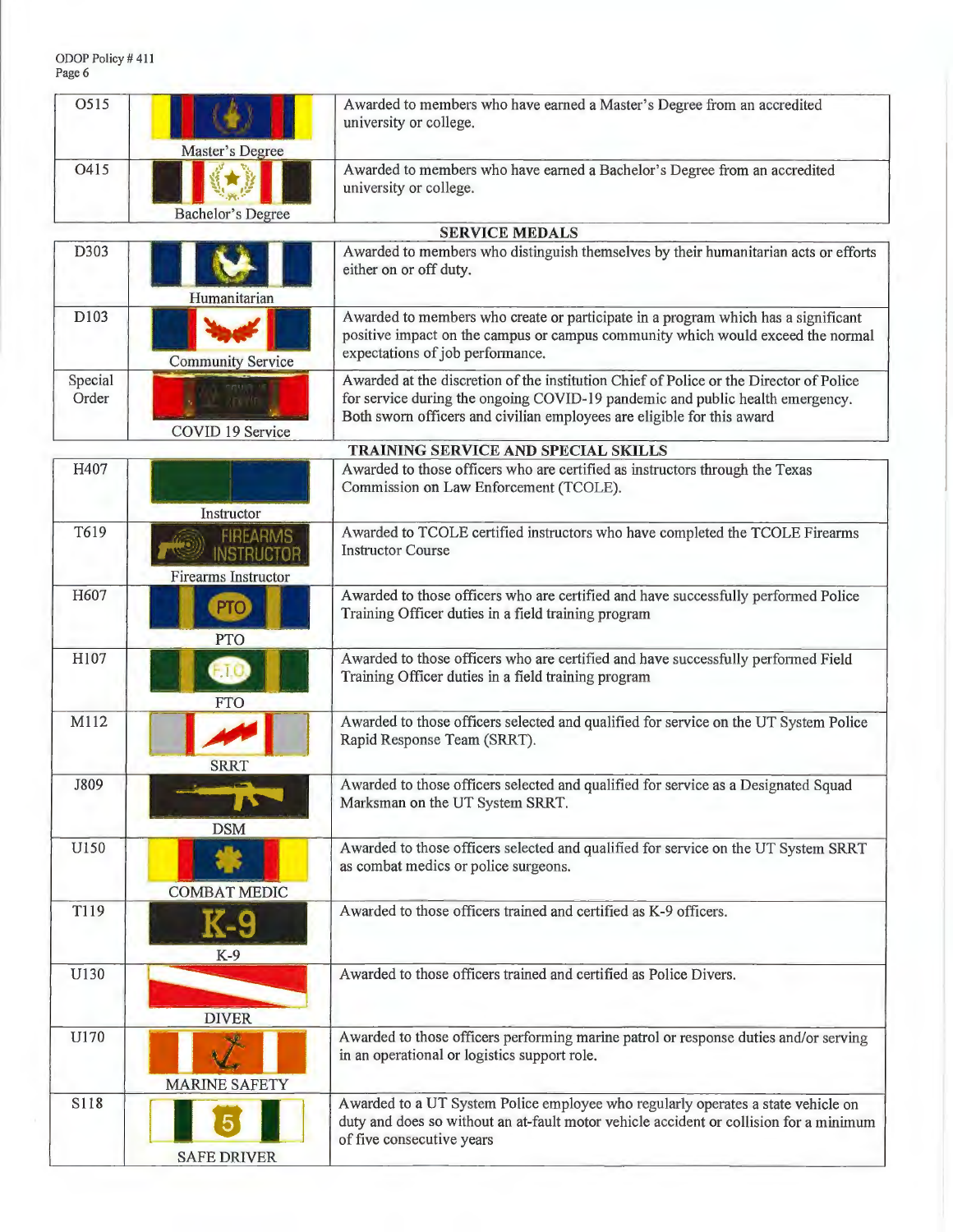EXPERT

EAMEN.

handgun.

| T219 | <b>BICYCLE</b>                           | Awarded to those officers trained and certified as bicycle officers.                                                                                                |
|------|------------------------------------------|---------------------------------------------------------------------------------------------------------------------------------------------------------------------|
| T319 | <b>MOTORCYCLE</b>                        | Awarded to those officers trained and certified as motorcycle officers.                                                                                             |
| O716 | <b>DRE</b><br><b>DRUG RECON</b>          | Awarded to those officers trained and certified as Drug Recognition Experts.                                                                                        |
| U240 | (MHO)<br><b>MENTAL HEALTH</b>            | Awarded to those officers trained and certified as Mental Health Officers.                                                                                          |
| A300 | <b>HONOR GUARD</b><br><b>HONOR GUARD</b> | Awarded to those officers selected and qualified for service on an Honor Guard Detail.                                                                              |
| U160 | <b>FITNESS AWARD</b>                     | Awarded to those officers who have demonstrated fitness standards to the 90 <sup>th</sup><br>percentile for their individual sex and age group.                     |
| O214 | <b>MASTER PO</b>                         | Awarded to officers who have achieved their Master Peace Officer Certificate from<br>the Texas Commission on Law Enforcement.                                       |
| O114 | <b>ADVANCED CERT</b>                     | Awarded to officers who have achieved their Advanced Certificate from the Texas<br>Commission on Law Enforcement.                                                   |
| O314 | <b>INTERMEDIATE CERT</b>                 | Awarded to officers who have achieved their Intermediate Certificate from the Texas<br><b>Commission on Law Enforcement</b>                                         |
| V221 | <b>NATIONAL ACADEMY</b>                  | Awarded to those officers who have completed the FBI National Academy.                                                                                              |
| O616 | <b>CALEA</b>                             | Awarded to members of an institution police department accredited by the<br>Commission on Accreditation for Law Enforcement Agencies, Inc.                          |
| E204 | <b>LEMIT</b>                             | Awarded to officers who have graduated from the Law Enforcement Management<br><b>Institute of Texas</b>                                                             |
| V121 | <b>MILITARY SERVICE</b>                  | Awarded to officers who have received an Honorable Discharge following service in<br>the Armed Forces of the United States of America.                              |
| M312 | <b>NEGOTIATOR</b>                        | Awarded to those officers who have successfully completed a TCOLE certified Basic<br>Crisis Negotiation Course.                                                     |
|      |                                          | <b>MARKSMANSHIP AWARDS</b>                                                                                                                                          |
| J109 | <b>CHANCELLOR'S TROPHY</b>               | Presented to officers as members of the winning team or those who finish in first place<br>in the individual competition(s) of the Chancellor's Trophy Pistol Match |
| J609 | <b>MASTER</b>                            | Presented to officers demonstrating a Master Level of proficiency with the issued<br>handgun.                                                                       |
| J509 |                                          | Presented to officers demonstrating an Expert Level of proficiency with the issued                                                                                  |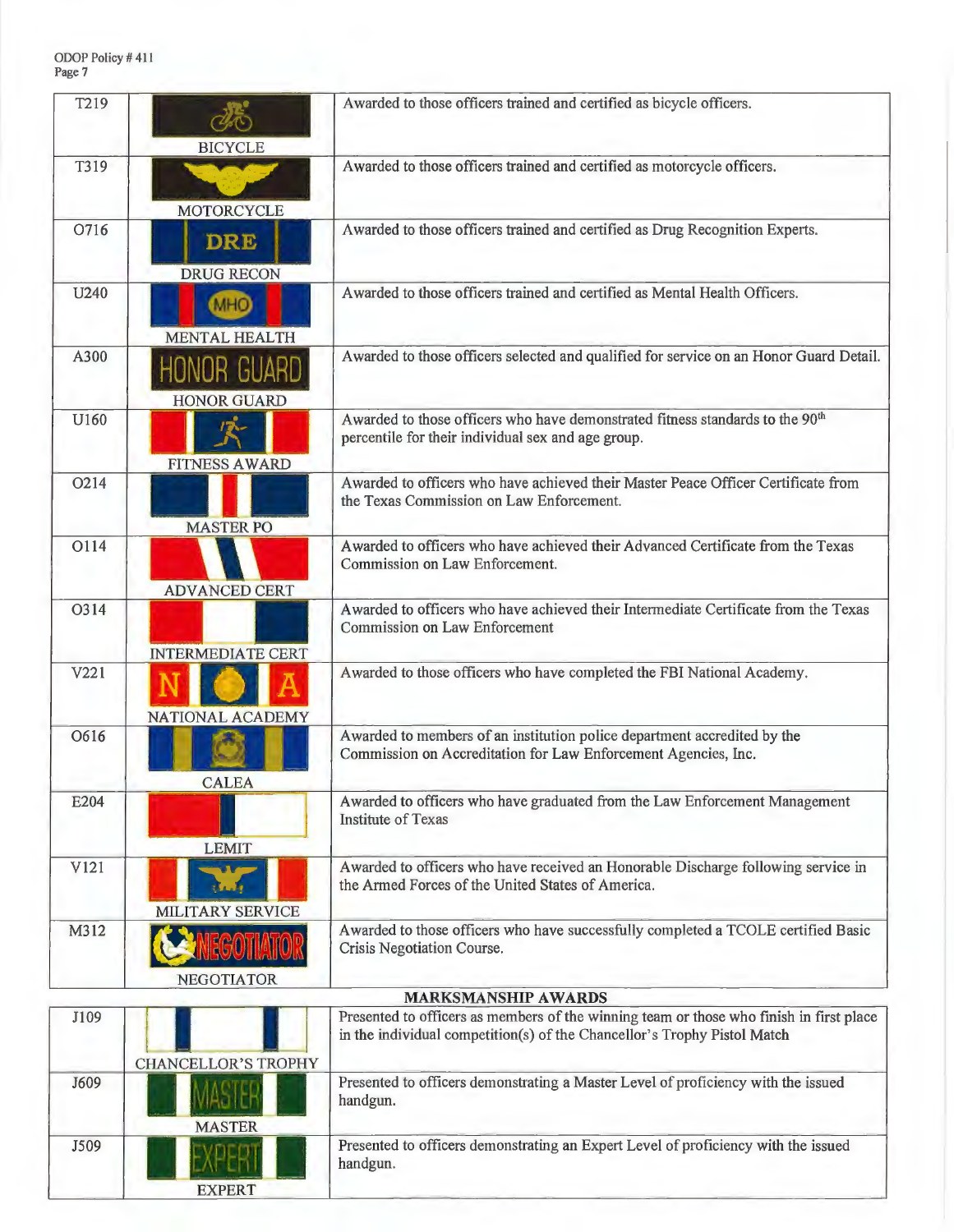ODOP Policy# 411 Page 8

| J409  | SHARPSHOOTER        | Presented to officers demonstrating a Sharpshooter Level of proficiency with the<br>issued handgun. |
|-------|---------------------|-----------------------------------------------------------------------------------------------------|
|       | <b>SHARPSHOOTER</b> |                                                                                                     |
| J309- | MARKSMAN            | Presented to officers demonstrating a Marksman Level of proficiency with the issued<br>handgun.     |
|       | <b>MARKSMAN</b>     |                                                                                                     |

|      |                          | <b>YEARS OF SERVICE</b>                                                     |
|------|--------------------------|-----------------------------------------------------------------------------|
| Q216 | <b>5 YRS OF SERVICE</b>  | Presented to officers or members for five years' service to the UTSP.       |
|      |                          |                                                                             |
| Q316 | 10 YRS OF SERVICE        | Presented to officers or members for ten years' service to the UTSP.        |
|      |                          |                                                                             |
| Q416 | <b>15 YRS OF SERVICE</b> | Presented to officers or members for fifteen years' service to the UTSP.    |
| Q516 |                          | Presented to officers or members for twenty years' service to the UTSP.     |
|      | <b>20 YRS OF SERVICE</b> |                                                                             |
| Q616 | <b>25 YRS OF SERVICE</b> | Presented to officers or members for twenty five years' service to the UTSP |
| Q716 | <b>30 YRS OF SERVICE</b> | Presented to officers or members for thirty years' service to the UTSP.     |

Police Awards can be obtained from: Davis & Stanton Police Awards Division: http://www.davstan.com

4002 W. Miller Rd., Suite 140 Garland, TX 75041 214/340-1321 214/340-1388 Fax General Inquiries: **mail@davstan.com**  Police Awards Inquiries: **policeawards@davstan.com**